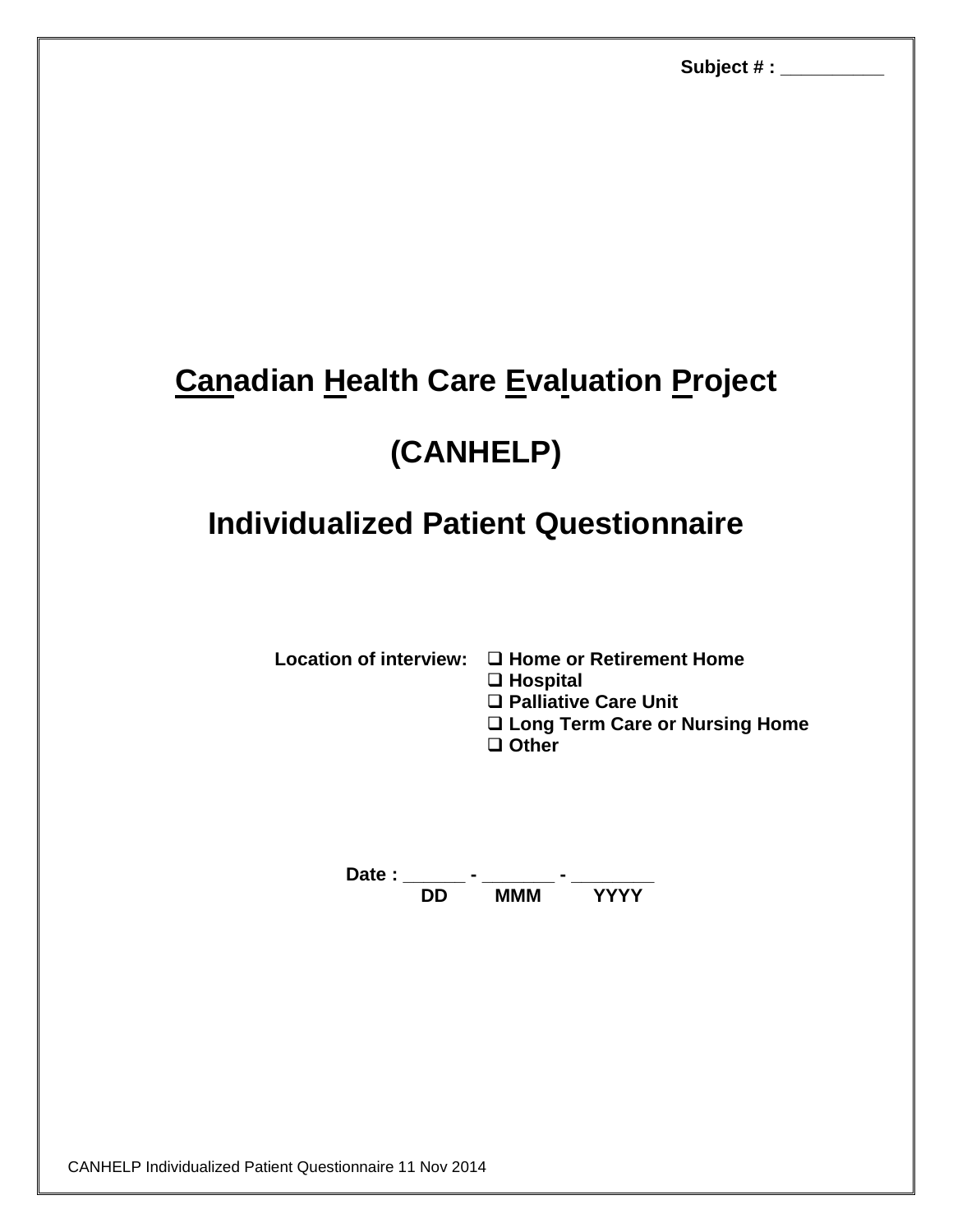## Instructions:

The following questionnaire consists of a series of statements about items considered relevant in terms of quality of care for people with serious, life threatening illnesses.

Please think about the health care that you have received *during the past month* from doctors, nurses and other health professionals. You will be asked how important various aspects of care are to you in terms of quality of care, and also how satisfied you are with the care you yourself received.

For each statement you will be asked to choose a number to indicate how important you regard that particular aspect of care to be -- the higher the number, the more important it is. The 5 response options range from **#1 "Not at all Important"** (you do not consider that particular aspect of care important in terms of high quality care you would like receive), to **#5** "**Extremely Important"** (you consider that aspect of care essential in terms of the care you would like to receive).

As well, you will be asked to choose a number to indicate how satisfied you are with that aspect of care you received *during the past month* -- the higher the number, the more satisfied you are. If you choose option #1 "**Not at all Satisfied"**, for example, you will be indicating that this aspect of the care you received did not meet any of your expectations of high quality care. At the other end of the scale, your choice of option #5 "**Completely Satisfied**" will indicate that this aspect of the care you received met or exceeded your expectations of quality care.

All answers are confidential and will not be shown to doctors or other health care professionals who are responsible for your care. There are no right or wrong answers. **Completely honest answers are most helpful!**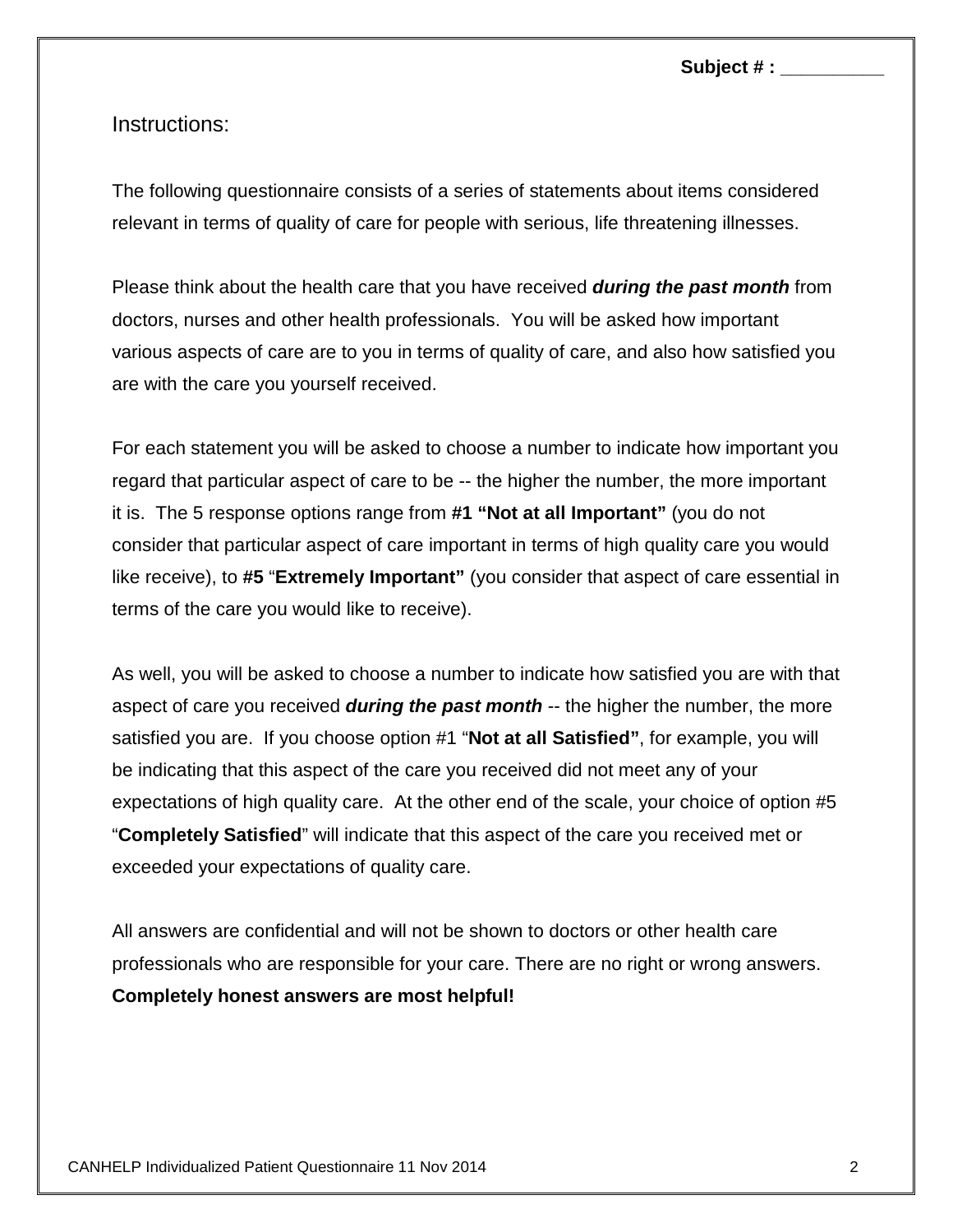| For each item, during the past month:                                                           |                                                                                                                                  |                      |                    |                    | Importance              |                     | <b>Satisfaction</b>  |                    |                    |                         |                         |  |
|-------------------------------------------------------------------------------------------------|----------------------------------------------------------------------------------------------------------------------------------|----------------------|--------------------|--------------------|-------------------------|---------------------|----------------------|--------------------|--------------------|-------------------------|-------------------------|--|
| How important is this aspect of care?<br>How satisfied are you with the care you have received? |                                                                                                                                  | Not at all Important | Not very Important | Somewhat Important | Very Important          | Extremely Important | Not at all Satisfied | Not very Satisfied | Somewhat Satisfied | Very Satisfied          | Satisfied<br>Completely |  |
|                                                                                                 |                                                                                                                                  | 1                    | $\overline{2}$     | $\overline{3}$     | $\overline{\mathbf{4}}$ | 5                   | 1                    | $\overline{2}$     | 3                  | $\overline{\mathbf{4}}$ | 5                       |  |
|                                                                                                 | <b>Relationship with the Doctors</b>                                                                                             |                      |                    |                    |                         |                     |                      |                    |                    |                         |                         |  |
| 1.                                                                                              | You knew the doctor in charge of your care.                                                                                      |                      |                    |                    |                         |                     |                      |                    |                    |                         |                         |  |
| 2.                                                                                              | Your doctor took a personal interest in you and your<br>medical problems.                                                        |                      |                    |                    |                         |                     |                      |                    |                    |                         |                         |  |
| 3.                                                                                              | Your doctor was available when you need him or her<br>(by phone or in person).                                                   |                      |                    |                    |                         |                     |                      |                    |                    |                         |                         |  |
| 4.                                                                                              | You had trust and confidence in the doctors responsible<br>for your care.                                                        |                      |                    |                    |                         |                     |                      |                    |                    |                         |                         |  |
| <b>Illness Management</b>                                                                       |                                                                                                                                  |                      |                    |                    |                         |                     |                      |                    |                    |                         |                         |  |
| 5.                                                                                              | You had trust and confidence in the nurses responsible<br>for your care.                                                         |                      |                    |                    |                         |                     |                      |                    |                    |                         |                         |  |
| 6.                                                                                              | The doctors and nurses who looked after you knew<br>enough about your health problems to give you the best<br>possible care.     |                      |                    |                    |                         |                     |                      |                    |                    |                         |                         |  |
| 7.                                                                                              | The doctors and nurses who looked after you were<br>compassionate and supportive.                                                |                      |                    |                    |                         |                     |                      |                    |                    |                         |                         |  |
| 8.                                                                                              | You were treated by those doctors and nurses in a<br>manner that preserved your sense of dignity.                                |                      |                    |                    |                         |                     |                      |                    |                    |                         |                         |  |
| 9.                                                                                              | You received timely and thorough tests and treatments<br>for your health problems.                                               |                      |                    |                    |                         |                     |                      |                    |                    |                         |                         |  |
|                                                                                                 | 10. Your physical symptoms such as pain, shortness of<br>breath, and nausea were relieved.                                       |                      |                    |                    |                         |                     |                      |                    |                    |                         |                         |  |
|                                                                                                 | 11. Your emotional problems such as depression and<br>anxiety were relieved.                                                     |                      |                    |                    |                         |                     |                      |                    |                    |                         |                         |  |
|                                                                                                 | 12. Someone was available to help you with your personal<br>care such as bathing, toileting, dressing and eating<br>when needed. |                      |                    |                    |                         |                     |                      |                    |                    |                         |                         |  |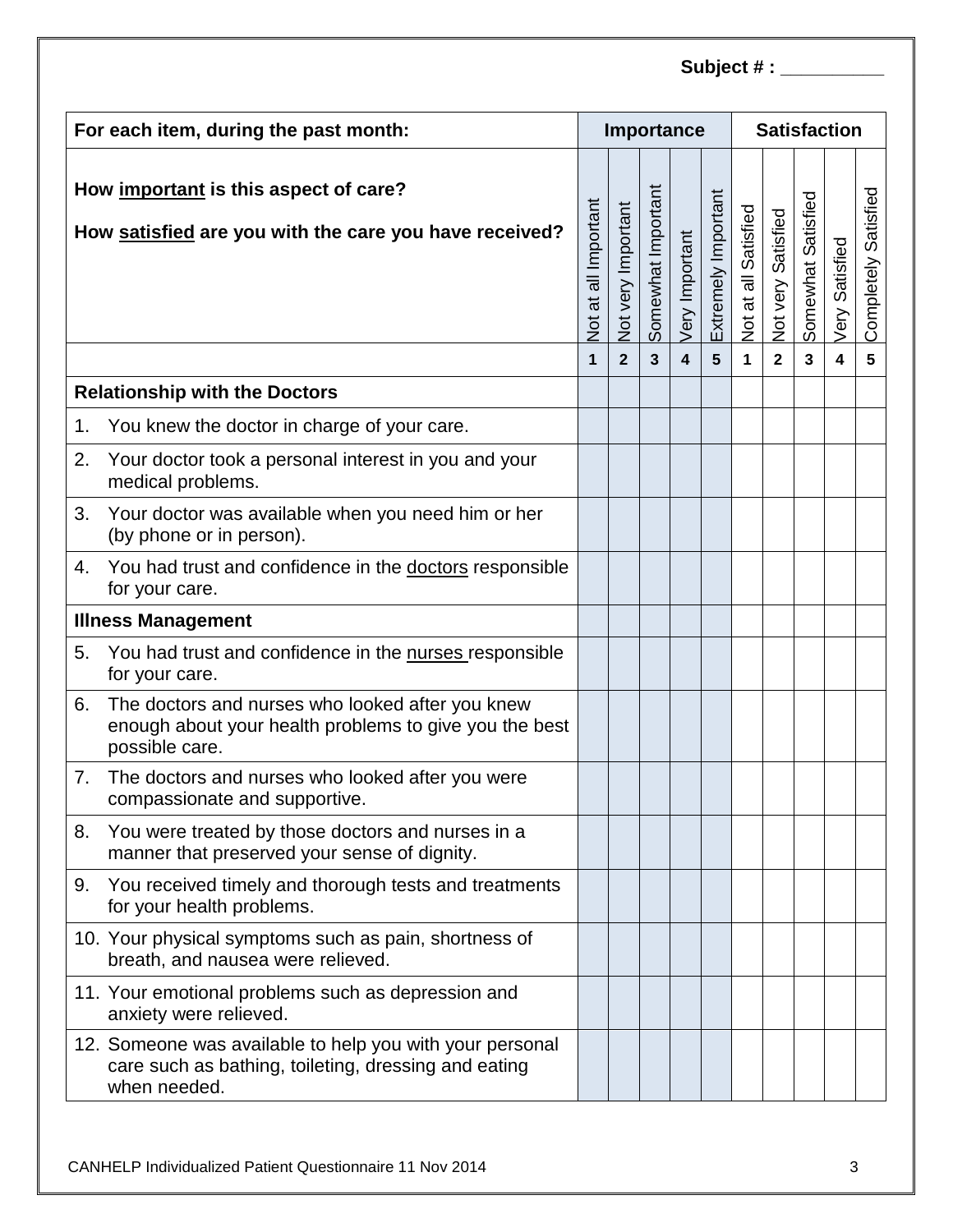| For each item, during the past month:                                                                                                                 |                      |                    |                    | Importance              |                     | <b>Satisfaction</b>  |                    |                    |                         |                         |  |
|-------------------------------------------------------------------------------------------------------------------------------------------------------|----------------------|--------------------|--------------------|-------------------------|---------------------|----------------------|--------------------|--------------------|-------------------------|-------------------------|--|
| How important is this aspect of care?<br>How satisfied are you with the care you have received?                                                       | Not at all Important | Not very Important | Somewhat Important | Very Important          | Extremely Important | Not at all Satisfied | Not very Satisfied | Somewhat Satisfied | Very Satisfied          | Satisfied<br>Completely |  |
|                                                                                                                                                       | 1                    | $\overline{2}$     | $\overline{3}$     | $\overline{\mathbf{4}}$ | 5                   | 1                    | $\overline{2}$     | 3                  | $\overline{\mathbf{4}}$ | 5                       |  |
| 13. You received good care when a family member or<br>friend was not able to be with you.                                                             |                      |                    |                    |                         |                     |                      |                    |                    |                         |                         |  |
| 14. There were services available to look after your health<br>care needs at home.                                                                    |                      |                    |                    |                         |                     |                      |                    |                    |                         |                         |  |
| 15. Health care workers worked together as a team to look<br>after you.                                                                               |                      |                    |                    |                         |                     |                      |                    |                    |                         |                         |  |
| 16. You were able to manage the financial costs associated<br>with your illness.                                                                      |                      |                    |                    |                         |                     |                      |                    |                    |                         |                         |  |
| 17. The environment or surroundings in which you were<br>cared for were calm and restful.                                                             |                      |                    |                    |                         |                     |                      |                    |                    |                         |                         |  |
| 18. The care and treatment you received was consistent<br>with your wishes.                                                                           |                      |                    |                    |                         |                     |                      |                    |                    |                         |                         |  |
| <b>Communication</b>                                                                                                                                  |                      |                    |                    |                         |                     |                      |                    |                    |                         |                         |  |
| 19. The doctors explained things relating to your illness in a<br>straightforward, honest manner.                                                     |                      |                    |                    |                         |                     |                      |                    |                    |                         |                         |  |
| 20. The doctors explained things relating to your illness in a<br>way you can <i>understand</i> .                                                     |                      |                    |                    |                         |                     |                      |                    |                    |                         |                         |  |
| 21. You received consistent information about your<br>condition from all doctors and nurses looking after you.                                        |                      |                    |                    |                         |                     |                      |                    |                    |                         |                         |  |
| 22. The doctors listened to what you had to say.                                                                                                      |                      |                    |                    |                         |                     |                      |                    |                    |                         |                         |  |
| 23. You received updates about your condition, treatments,<br>tests results, etc. in a timely manner.                                                 |                      |                    |                    |                         |                     |                      |                    |                    |                         |                         |  |
| <b>Decision Making</b>                                                                                                                                |                      |                    |                    |                         |                     |                      |                    |                    |                         |                         |  |
| 24. You discussed options with your doctor(s) about where<br>you would be cared for (in hospital, at home, or<br>elsewhere) if you were to get worse. |                      |                    |                    |                         |                     |                      |                    |                    |                         |                         |  |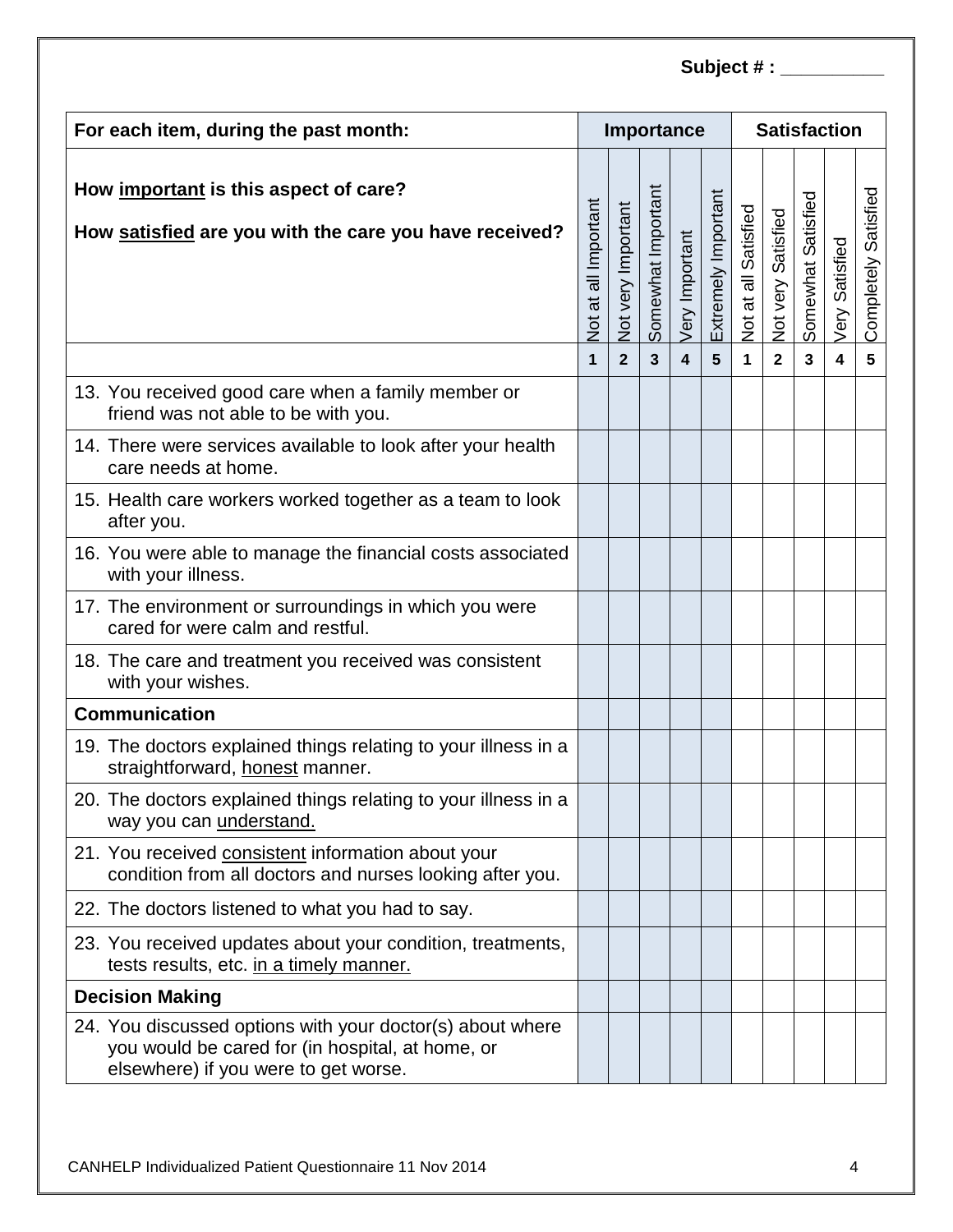| For each item, during the past month:                                                                                                                                                   |                             |                    |                    | Importance              |                     | <b>Satisfaction</b>  |                    |                    |                         |                         |  |
|-----------------------------------------------------------------------------------------------------------------------------------------------------------------------------------------|-----------------------------|--------------------|--------------------|-------------------------|---------------------|----------------------|--------------------|--------------------|-------------------------|-------------------------|--|
| How important is this aspect of care?<br>How satisfied are you with the care you have received?                                                                                         | <b>Not at all Important</b> | Not very Important | Somewhat Important | Very Important          | Extremely Important | Not at all Satisfied | Not very Satisfied | Somewhat Satisfied | Very Satisfied          | Satisfied<br>Completely |  |
|                                                                                                                                                                                         | $\mathbf 1$                 | $\overline{2}$     | $\overline{3}$     | $\overline{\mathbf{4}}$ | 5                   | 1                    | $\overline{2}$     | $\mathbf{3}$       | $\overline{\mathbf{4}}$ | 5                       |  |
| 25. You discussed options with your doctor(s) about the<br>use of life sustaining technologies (for example: CPR or<br>cardiopulmonary resuscitation, breathing machines,<br>dialysis). |                             |                    |                    |                         |                     |                      |                    |                    |                         |                         |  |
| 26. You understand what to expect in the end stage of your<br>illness (for example, in terms of symptoms and comfort<br>measures).                                                      |                             |                    |                    |                         |                     |                      |                    |                    |                         |                         |  |
| 27. You participated in decisions made regarding your<br>medical care.                                                                                                                  |                             |                    |                    |                         |                     |                      |                    |                    |                         |                         |  |
| <b>Role of the Family</b>                                                                                                                                                               |                             |                    |                    |                         |                     |                      |                    |                    |                         |                         |  |
| 28. You felt confident in the ability of a family member or<br>friend to help you manage your illness at home.                                                                          |                             |                    |                    |                         |                     |                      |                    |                    |                         |                         |  |
| 29. You discussed your wishes for future care with a family<br>member (someone who would make decisions for you)<br>in the event you become unable to make those<br>decisions yourself. |                             |                    |                    |                         |                     |                      |                    |                    |                         |                         |  |
| 30. You were comfortable talking about your illness, dying<br>and death with the people you care about.                                                                                 |                             |                    |                    |                         |                     |                      |                    |                    |                         |                         |  |
| 31. Your relationships with family and others you care<br>about were strengthened.                                                                                                      |                             |                    |                    |                         |                     |                      |                    |                    |                         |                         |  |
| 32. You felt you were not a burden on your family or others<br>you care about.                                                                                                          |                             |                    |                    |                         |                     |                      |                    |                    |                         |                         |  |
| 33. You had family or friends to support you when you felt<br>lonely or isolated.                                                                                                       |                             |                    |                    |                         |                     |                      |                    |                    |                         |                         |  |
| <b>Your Well Being</b>                                                                                                                                                                  |                             |                    |                    |                         |                     |                      |                    |                    |                         |                         |  |
| 34. You felt confident in your own ability to manage your<br>illness at home.                                                                                                           |                             |                    |                    |                         |                     |                      |                    |                    |                         |                         |  |
| 35. You were able to contribute to others in a meaningful<br>way.                                                                                                                       |                             |                    |                    |                         |                     |                      |                    |                    |                         |                         |  |